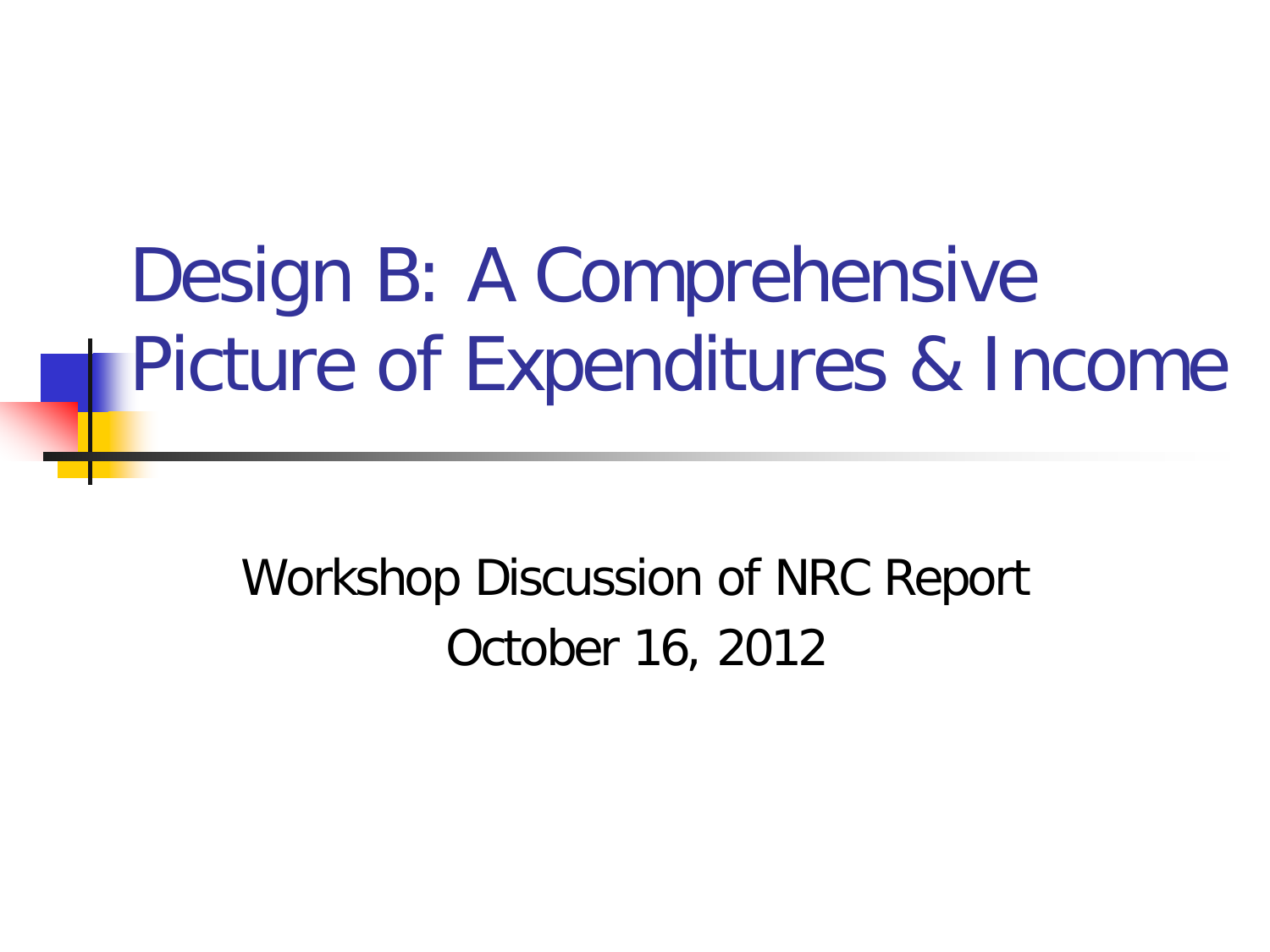#### Design B schematic



FIGURE 6-2 Process flow for Design B - A Comprehensive Picture of Expenditures and Income.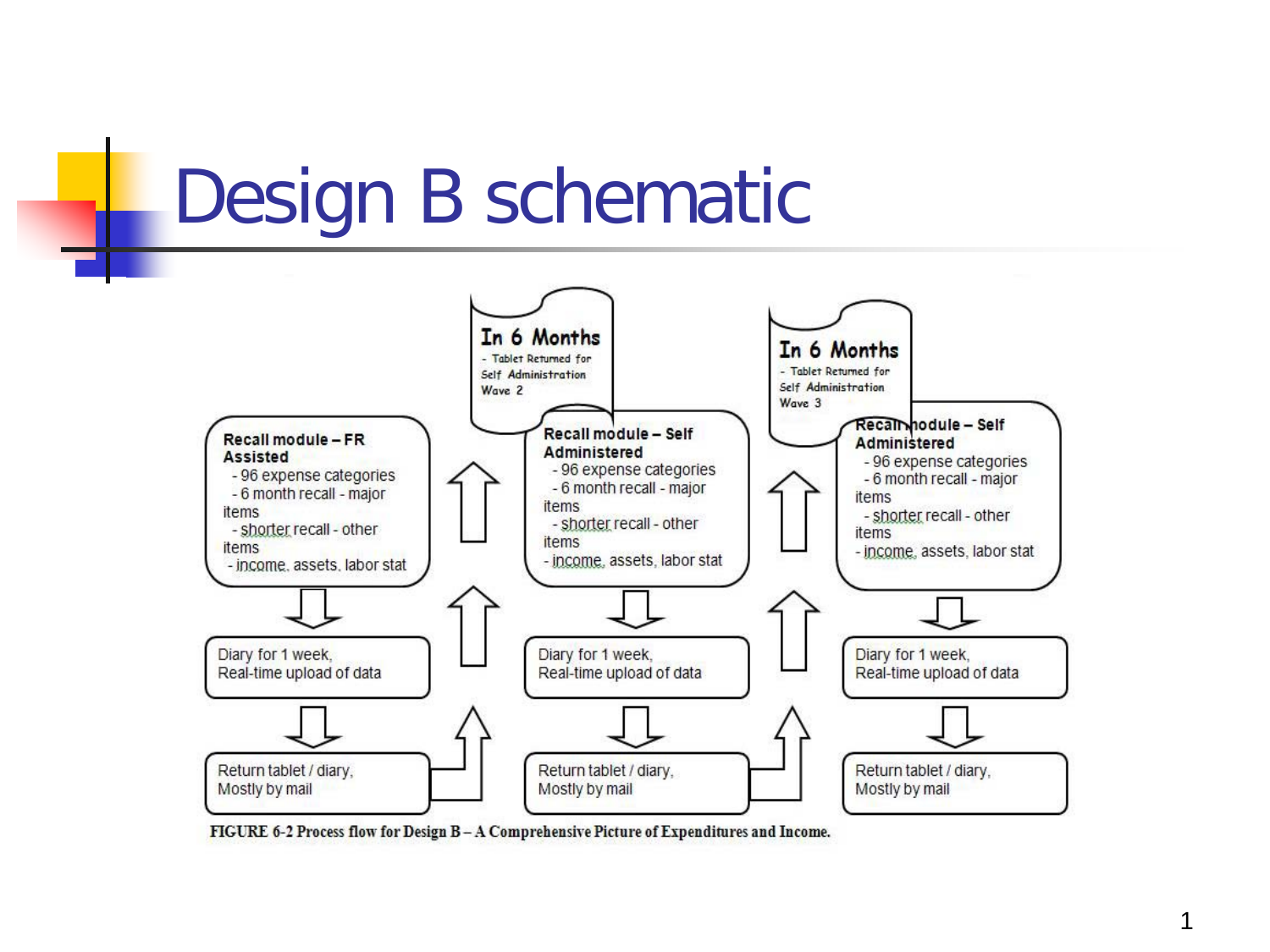# Potential strengths

- **Large sample**
- Detailed expenditure at the household level
	- Only imputation from *within* HH diary data
- No split sample—all data from all HHs
- Panel data
- "Gold standard" supplement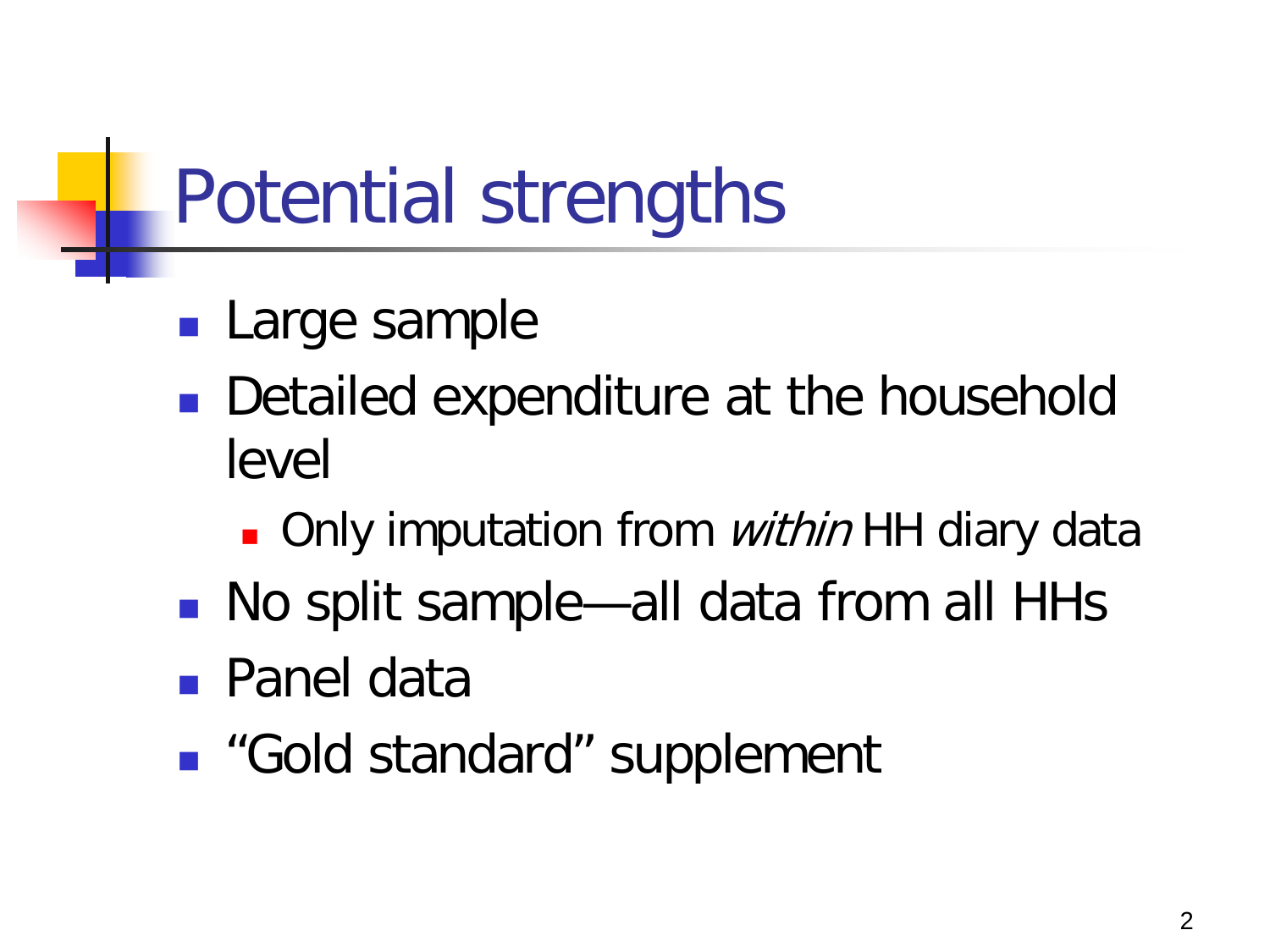### Potential weaknesses

- **Loss of bounding information—are benefits** of bounding worth the cost?
- Streamlining—will it mitigate response problems
- Estimation—do individual HHs have to have records to "account" for spending rather than "recall" or "estimate" it?
- "Gold standard"—is there an operational gold standard?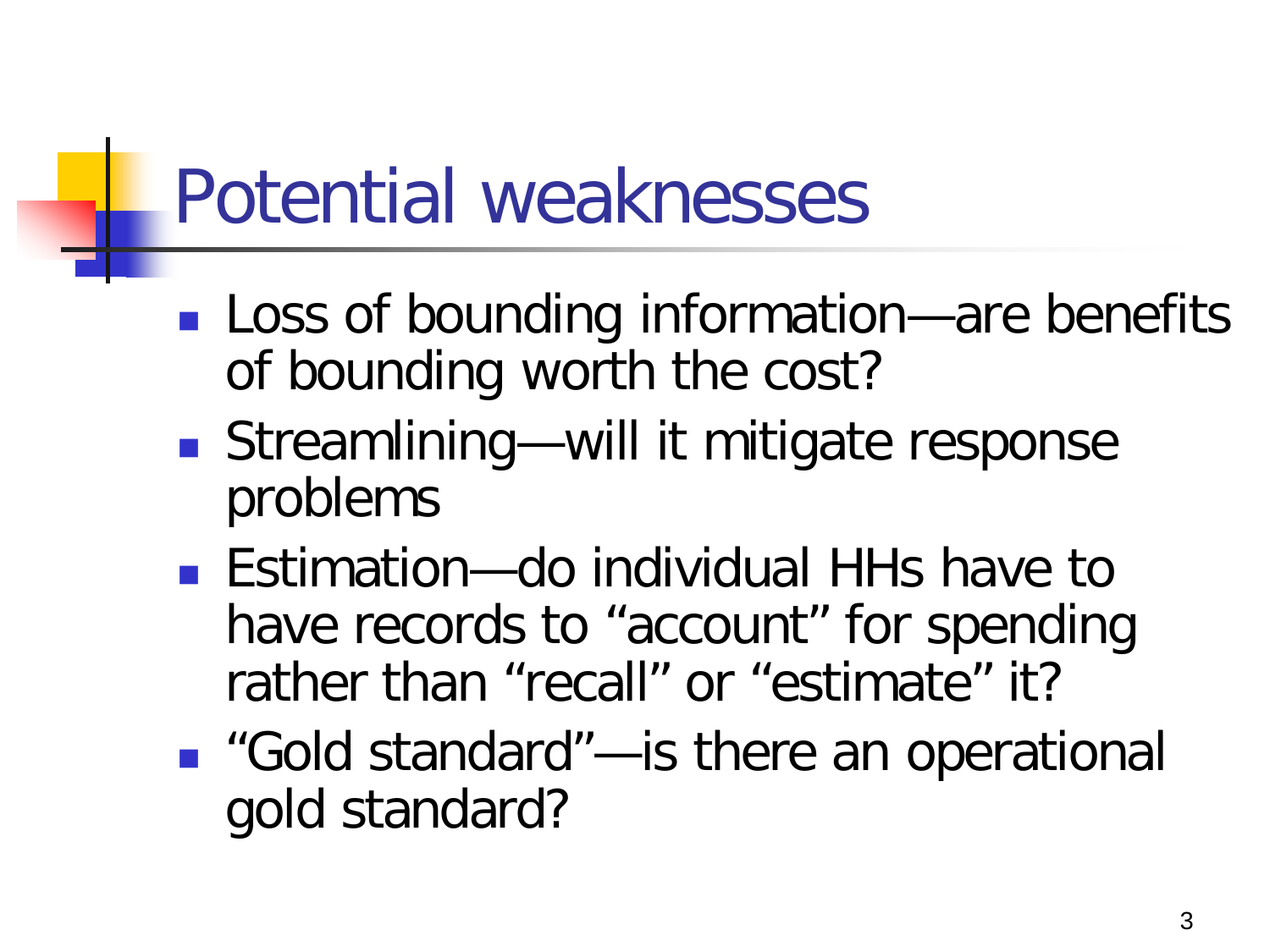## What design is optimal?

- CPI weights—which design has lowest MSE?
	- Design B has large effective sample size
	- **Evidence is that recall surveys have lower bias**
- Research & other uses (e.g., poverty measurement, child support)
	- Design B is the only design with true HH microdata (with panel)
- Supplemental panel is potential vehicle for future design improvements